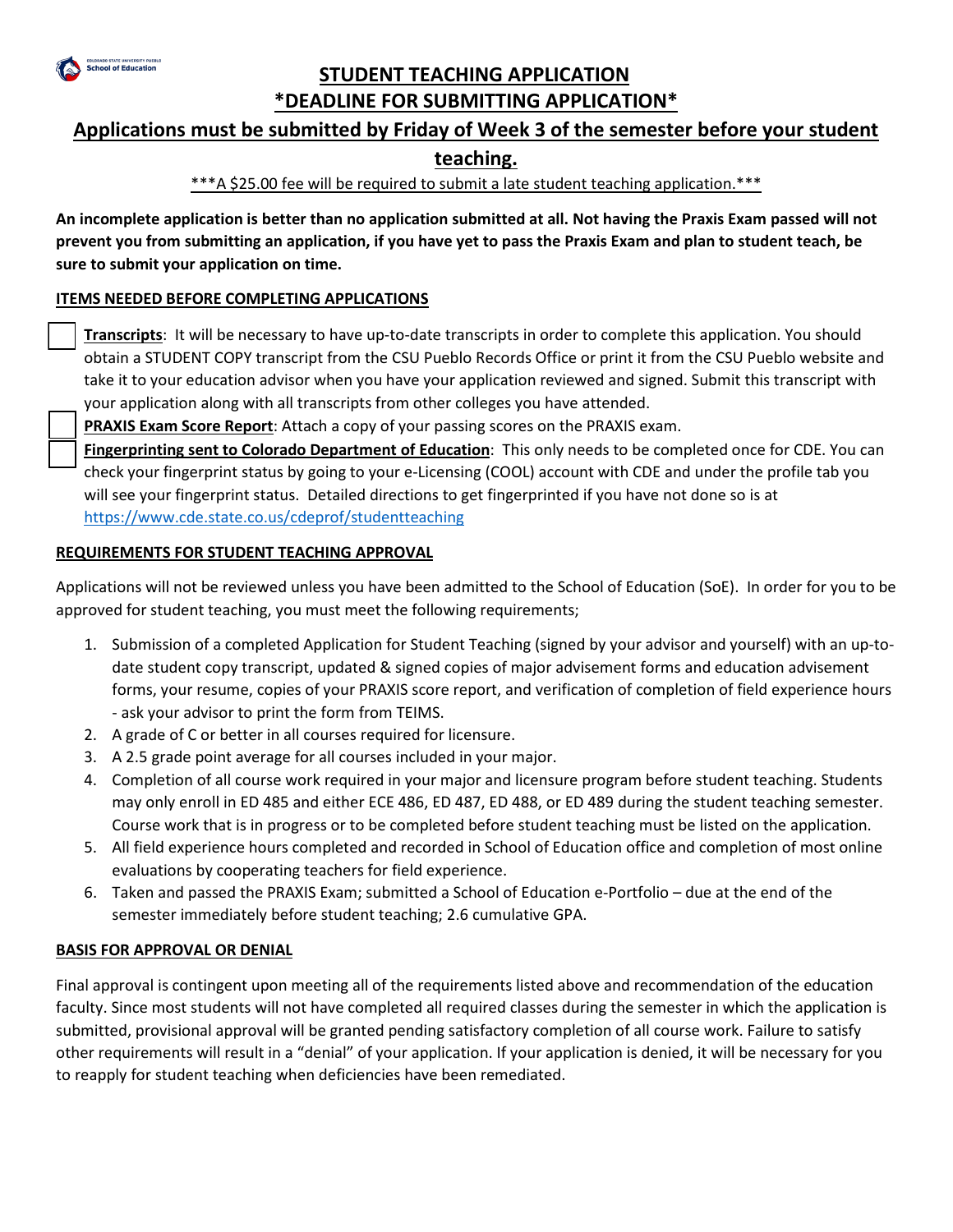

# **STUDENT TEACHING APPLICATION**

## **Directions for completing application**

- 1. The impression you make in filling out this form could influence whether the public school officials approve your request to student teach in their school. Therefore, please either print neatly or type your application.
- 2. Schedule a meeting with your advisor to complete and sign the application. All required courses that have not yet been completed must be listed on the first page of the application. Your advisor will compare your transcript to your advisement sheet to check the accuracy of your list.
- 3. Return completed application to the School of Education office by the deadline ( $3^{rd}$  week of semester prior to student teaching).
- 4. The School of Education faculty will review your application for student teaching. Final approval will be contingent upon your completing all requirements for licensure including a minimum GPA of 2.5 for all courses in your major and a cumulative GPA of at least 2.6 since admission to the School of Education requires it.
- 5. Following the review of your application, you will receive a letter that will state your acceptance, conditional acceptance, or denial.
- 6. If you are accepted or conditionally accepted, the School of Education staff will begin the student teaching placement process.
- 7. Your semester of student teaching includes the Capstone seminar. All seminars are part of your student teaching semester and attendance is mandatory. Each seminar will be live-streamed or recorded and made available to student teachers outside of the Southern Colorado region.
- 8. While your deadline for submitting this application is early in the semester, confirmations take time for districts to process. Generally, this process takes one full semester. You will be notified when your placement has been confirmed.
- 9. Each student will meet with the Director of Student Teaching to discuss their placement, opportunities for compensation, and grant incentives for rural student teaching.

## **Placement Considerations**

- Your goal should be to student teach within a school district in which you will be looking for a teaching position. Schools will not appreciate the fact that you want to student teach with them, and not apply for a job with them.
- If you are requesting an out of state placement, please know that the onus will be on you to set up the experience.
- If you are requesting a placement outside of any of the seven districts listed below, please attach a short essay explaining why you are requesting a placement in a non-partnership district.
- The Director of Student Teaching cannot guarantee a placement within any school district, or that your grade/level preferences will be met.
- Numerous opportunities for grants and stipends are available for candidates interested in student teaching in rural locations.
- Compensated student teaching opportunities are available and must be created in coordination with the student teacher, the host school district, and the School of Education.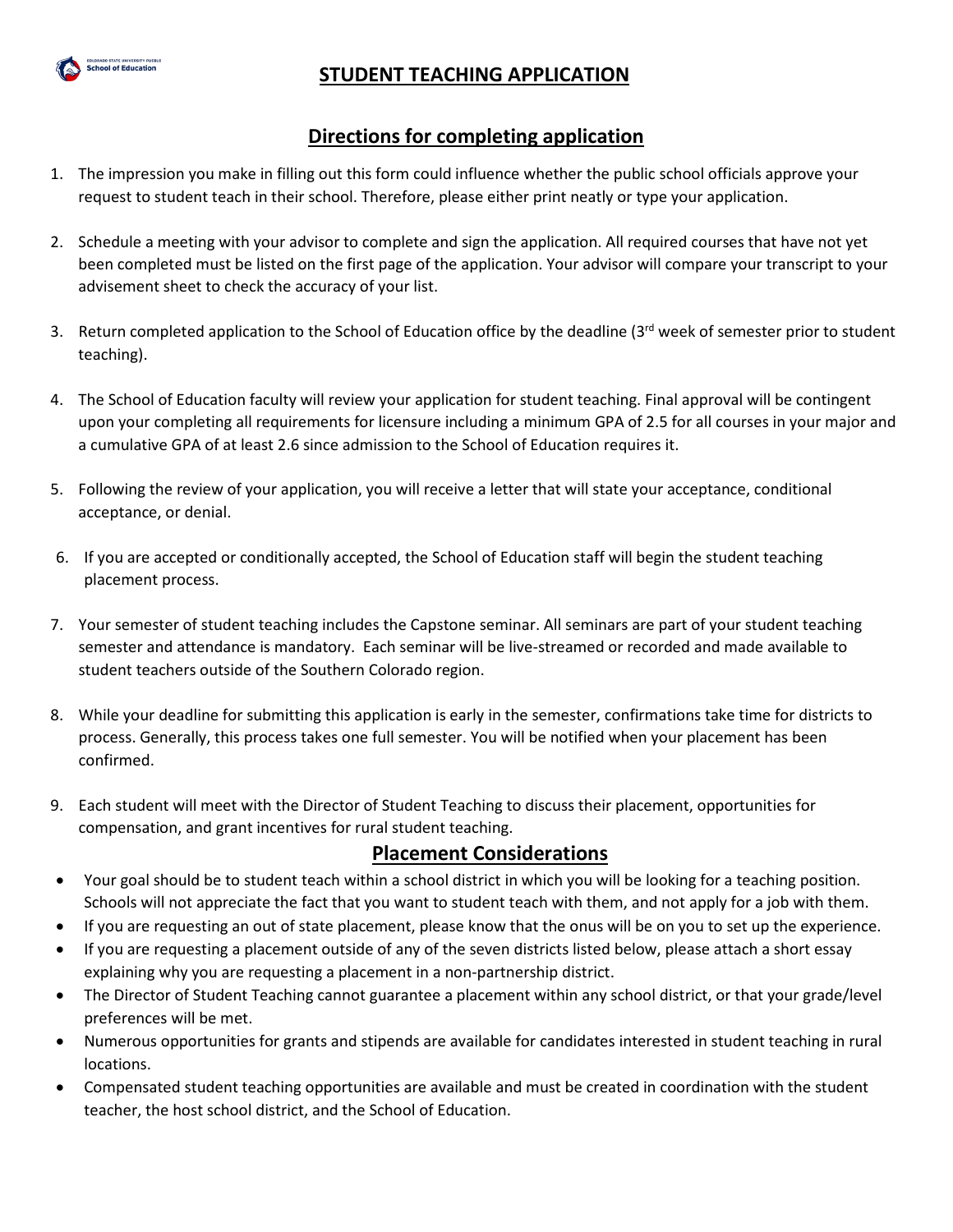

| Semester: $\Box$ Fall | $\Box$ Spring | Year: |          |  |
|-----------------------|---------------|-------|----------|--|
| Name:                 |               |       | Phone:   |  |
| Address:              |               |       | Email:   |  |
| PID:                  |               |       | NetID: C |  |
| Major:                |               |       | Advisor: |  |

**All courses must be completed before student teaching assignments begin.** List below all courses in which you are currently enrolled, all courses with an incomplete grade, plus any courses yet to be taken which apply to your endorsement area and other licensure requirements.

| Course # | <b>Course Title</b> | <b>Credits</b> | Semester to be completed |
|----------|---------------------|----------------|--------------------------|
|          |                     |                |                          |
|          |                     |                |                          |
|          |                     |                |                          |
|          |                     |                |                          |
|          |                     |                |                          |
|          |                     |                |                          |
|          |                     |                |                          |
|          |                     |                |                          |

**\*This section to be completed by the advisor in consultation with the student.\***

#### **Verified items:**

**COLORADO STATE UNIVERSITY PUEBLO**<br>School of Education

| 2.5 GPA in courses in major |  |  |
|-----------------------------|--|--|
|-----------------------------|--|--|

- $\Box$  Grade of "C" or better in all courses required for licensure
- $\Box$  All early alerts and support plans addressed if needed
- $\Box$  Passing scores on the PRAXIS exam

 $\Box$  Student plans to work during student teaching  $\Box$  Yes  $\Box$  No

- All online evaluations completed by field experience cooperating teachers in TEIMS
- $\Box$  Field experience form from TEIMS (all required field hours met)

#### **Attached items:**

- $\Box$  Transcripts from ALL institutions attended (unofficial ok)
- $\Box$  Updated copy of current advisement worksheets (Education & Major)
- $\Box$  Copy of PRAXIS Exam scores
- Copy of fingerprint clearance page from CDE Licensing account (COOL) shows on profile page
- $\Box$  Work schedule attached (if student will be working)

#### **Advisor MUST complete:**

| $\Box$ I have reviewed this application and certify this student will have met all requirements for acceptance for student |
|----------------------------------------------------------------------------------------------------------------------------|
| teaching as soon as all above courses have been completed.                                                                 |

\_\_\_\_\_\_\_\_\_\_\_\_\_\_\_\_\_\_\_\_\_\_\_\_\_\_\_\_\_\_\_\_\_\_\_\_\_\_\_\_\_\_\_\_\_\_\_\_\_\_\_\_\_\_\_\_\_\_\_\_\_\_\_\_\_\_\_\_\_\_\_\_\_\_\_\_\_\_\_\_\_\_\_\_\_\_\_\_\_\_\_\_\_\_\_\_\_\_ \_\_\_\_\_\_\_\_\_\_\_\_\_\_\_\_\_\_\_\_\_\_\_\_\_\_\_\_\_\_\_\_\_\_\_\_\_\_\_\_\_\_\_\_\_\_\_\_\_\_\_\_\_\_\_\_\_\_\_\_\_\_\_\_\_\_\_\_\_\_\_\_\_\_\_\_\_\_\_\_\_\_\_\_\_\_\_\_\_\_\_\_\_\_\_\_\_\_

| This student has not met all requirements at this time (Please list deficiencies) |  |
|-----------------------------------------------------------------------------------|--|
|                                                                                   |  |

| <b>DEPARTMENT:</b>                         |
|--------------------------------------------|
| $\Box$ Recommend                           |
| Student's MAJOR department chair signature |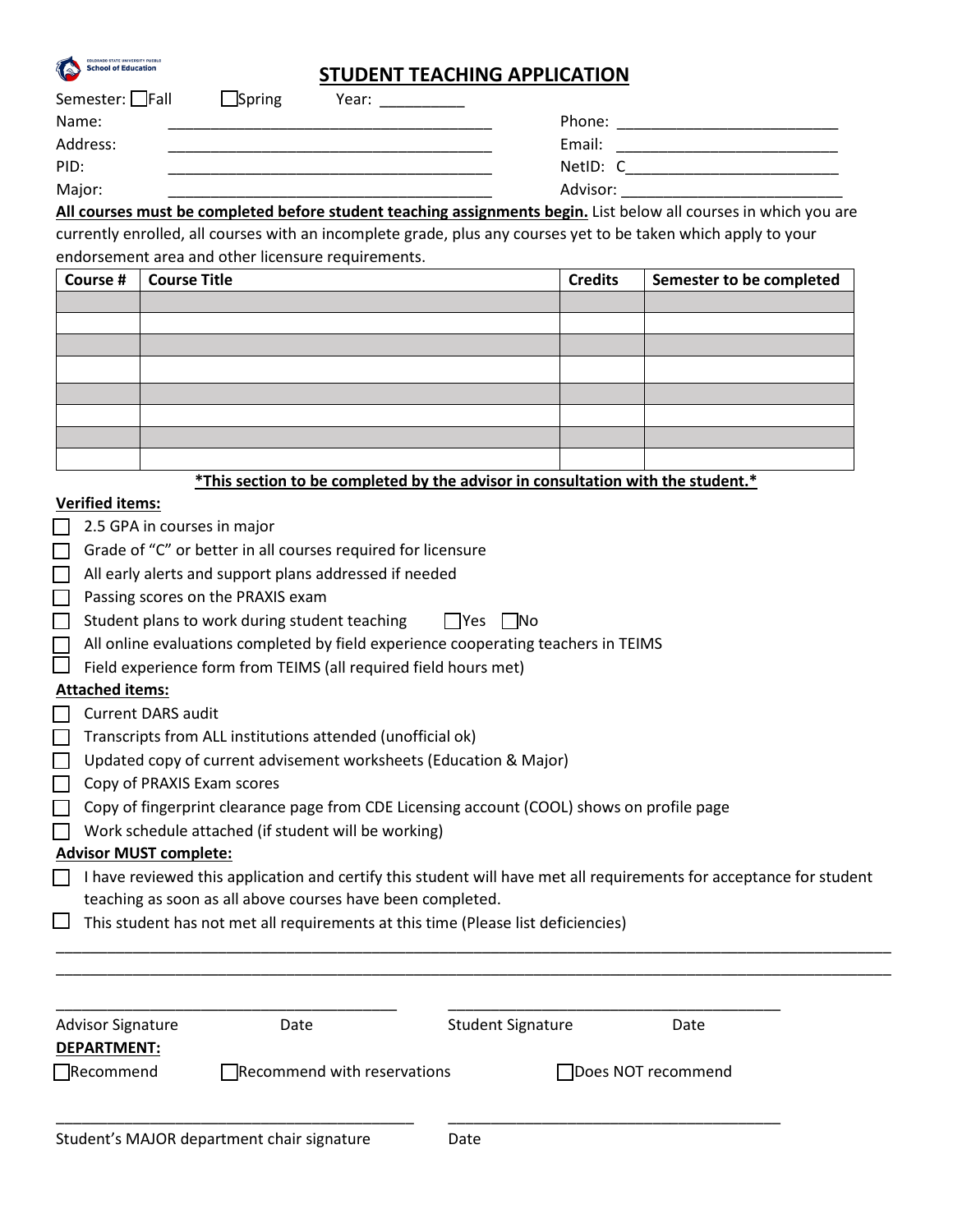

# **STUDENT TEACHING APPLICATION**

# **Student Teaching Placement Information**

|              | Pueblo City Schools D60<br>Pueblo County Schools D70                                                                                                                                                                                                                                                                                                          |
|--------------|---------------------------------------------------------------------------------------------------------------------------------------------------------------------------------------------------------------------------------------------------------------------------------------------------------------------------------------------------------------|
|              | St. Charles Mesa<br>Pueblo West<br>Rye<br>Fountain Ft. Carson D8 (Requires supplemental application through the district - see director of student                                                                                                                                                                                                            |
|              | teaching for information)                                                                                                                                                                                                                                                                                                                                     |
|              | Widefield D3 (Requires supplemental application through the district - see director of student teaching for                                                                                                                                                                                                                                                   |
|              | information)                                                                                                                                                                                                                                                                                                                                                  |
|              | Harrison D2 (Requires supplemental application through the district - see director of student teaching for<br>information)                                                                                                                                                                                                                                    |
|              | Colorado Springs D11                                                                                                                                                                                                                                                                                                                                          |
|              | Canon City Re-1                                                                                                                                                                                                                                                                                                                                               |
|              | Other: and the state of the state of the state of the state of the state of the state of the state of the state of the state of the state of the state of the state of the state of the state of the state of the state of the                                                                                                                                |
|              |                                                                                                                                                                                                                                                                                                                                                               |
|              | Preferred School within district listed above: _________________________________                                                                                                                                                                                                                                                                              |
|              |                                                                                                                                                                                                                                                                                                                                                               |
|              | Do you have any family working or attending your preferred school: $\Box$ Yes<br>No<br>If Yes, please disclose the conflict of interest below:                                                                                                                                                                                                                |
|              |                                                                                                                                                                                                                                                                                                                                                               |
|              |                                                                                                                                                                                                                                                                                                                                                               |
| MUSIC only:  | Early Childhood/Elementary Licensure – indicate your preferred grades: _______, _<br>Secondary Licensure:<br>Middle School<br>High School<br>Middle School<br>Elementary<br>High School<br>Split<br>K-12 Licensure:<br>**K-12 licensure students should have a split or multi-level placement (ex. k-8) ***<br>$\overline{\phantom{a}}$ Vocal<br>Instrumental |
|              | <b>ADDENDA</b>                                                                                                                                                                                                                                                                                                                                                |
|              | *We do not recommend that you work more than 20 hours a week during student teaching. If you plan to work during<br>student teaching, please attach a copy of your tentative work schedule to this application.                                                                                                                                               |
|              | *All students must attend a workshop on e-portfolio requirements scheduled in the semester the application is due.                                                                                                                                                                                                                                            |
|              | *Do you have any condition which would impede your ability to perform the necessary job related functions of a<br>professional educator or which could adversely affect the health, safety, or welfare of students in your charge?<br>No, $\Box$ Yes, and if so, please attach an explanation.                                                                |
| infraction)? | *Have you ever been convicted of a felony or misdemeanor (other than a misdemeanor traffic offense or traffic<br>Yes, and if so, please attach an explanation.<br>No,                                                                                                                                                                                         |
|              |                                                                                                                                                                                                                                                                                                                                                               |
|              | *I have read and understand the full contents of the student teaching application and information contained within the<br>application and information pages.                                                                                                                                                                                                  |

Initials: Director of Student Teaching \_\_\_\_\_\_\_\_\_\_\_\_\_\_ Student Teacher \_\_\_\_\_\_\_\_\_\_\_\_\_\_\_